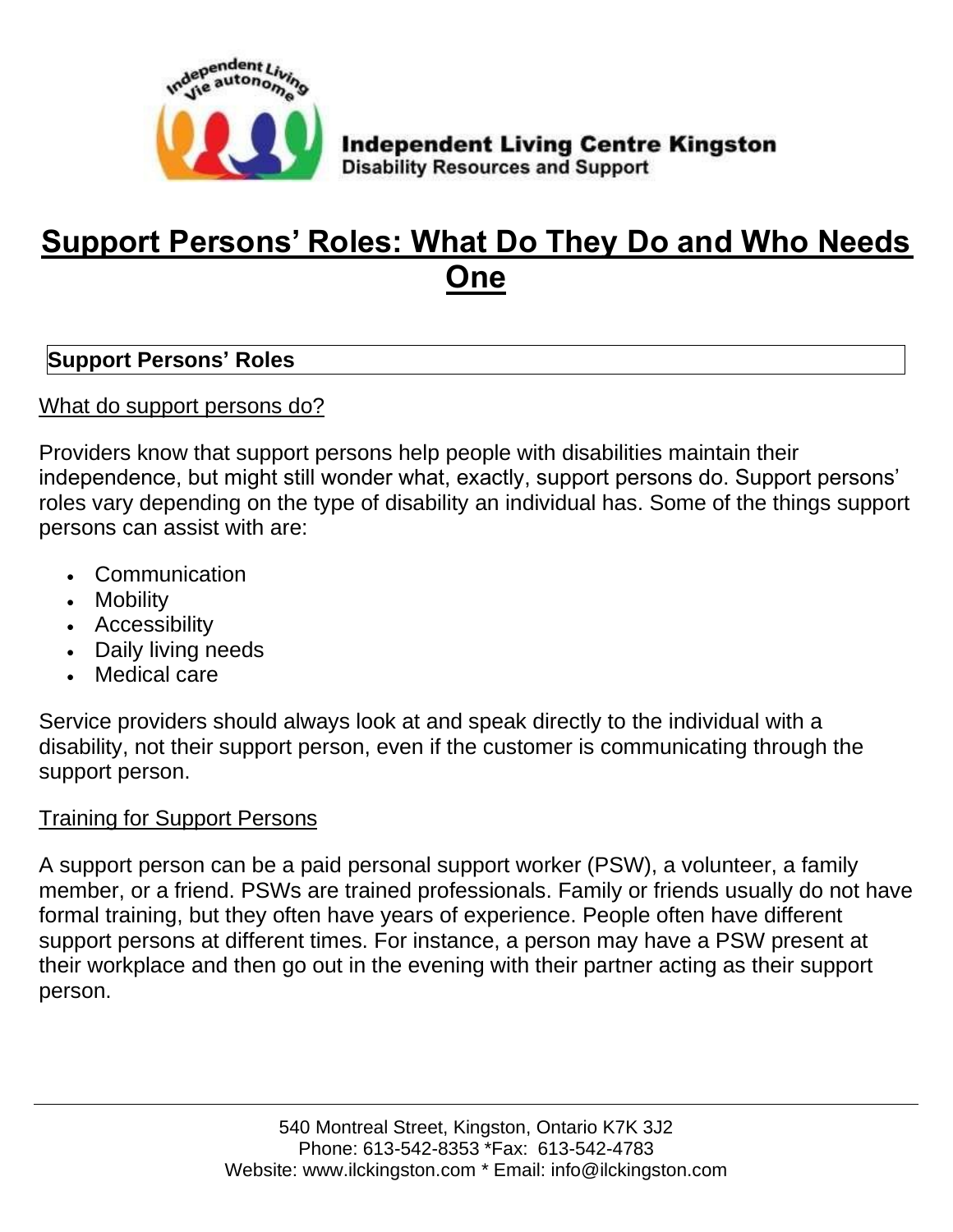### **Who Needs a Support Person?**

#### Individuals with disabilities

Individuals with disabilities may need support persons with them for certain events or activities but not others. Some individuals may need support for many tasks throughout the day, while others may need support only once in a while. For instance, someone may need a support person to travel to an appointment with a lawyer. However, this client may not need support during the appointment itself. In this situation, the support person may enter the lawyer's office with the client. The support person can then return to the waiting room during the appointment.

In another example, a individual needing support with daily-living activities may require a support person at an overnight workshop. The customer might attend conference sessions alone but need the support person present at breaks or overnight. This person could not attend the whole workshop without their support person. Therefore, a best practice would be for the hosting organization to reduce or waive the support person's fee.

Similarly, a person who is blind or deaf may not need a support person most of the time. However, they may need one whenever they go to the movies to describe the action or dialogue. While technology has improved [media access for viewers with visual and](https://aoda.ca/accessible-media-how-people-with-disabilities-enjoy-entertainment/)  [hearing disabilities,](https://aoda.ca/accessible-media-how-people-with-disabilities-enjoy-entertainment/) it is not available for all movies. In addition, staff do not always know how to troubleshoot technical difficulties. As a result, viewers may find out after the movie has already started that they need support.

#### Proof of disability

Venues offering reduced rates for support persons sometimes request proof of customers' disabilities or their needs for support persons. For example, venues may decrease support-person rates for customers using wheelchairs, [Access 2 cards,](https://aoda.ca/venue-policies-make-access2-cards-less-effective/) or CNIB cards.

# **Support Person vs. Companion**

Individuals who do not need support persons go out alone or with companions, such as friends, family, or colleagues. A companion sometimes chooses to do one or two of the things that a support person might do, such as pushing a wheelchair or reading a menu. The same person may be a companion in one situation and a support person in another. Only a person with a disability can decide whether someone is a support person or a companion.